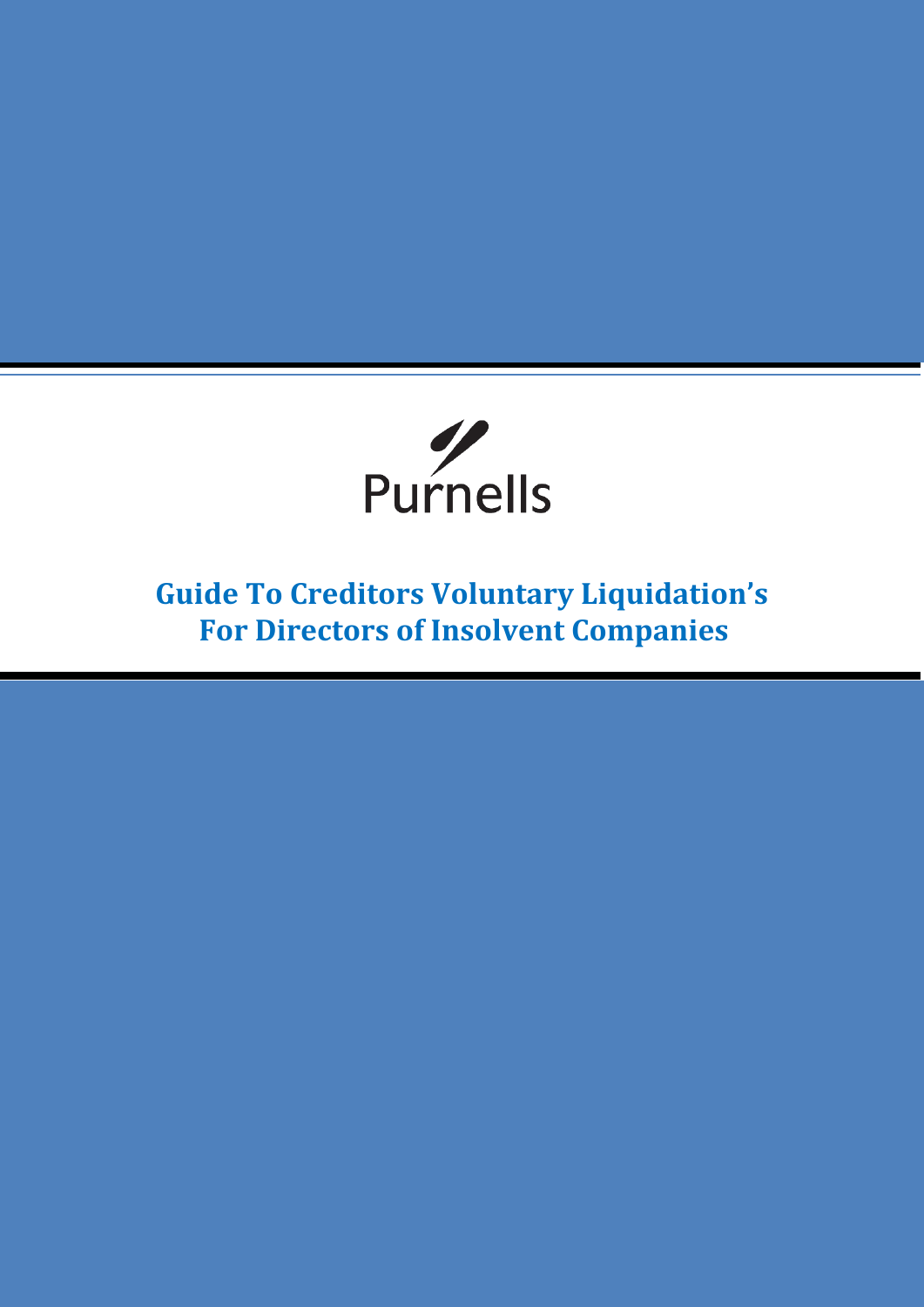

# **Index**

- **1. Introduction to Purnells.**
- **2. What is a CVL?**
- **3. Employee Considerations.**
- **4. The Procedure to Start the Liquidation.**
- **5. The Liquidators Duties.**
- **6. The Liquidation Process.**
- **7. Appendix 1: Restrictions on and Obligations of Directors in an Insolvent Liquidation.**
- **8. Appendix 2: Advice on Re-use of Company Name.**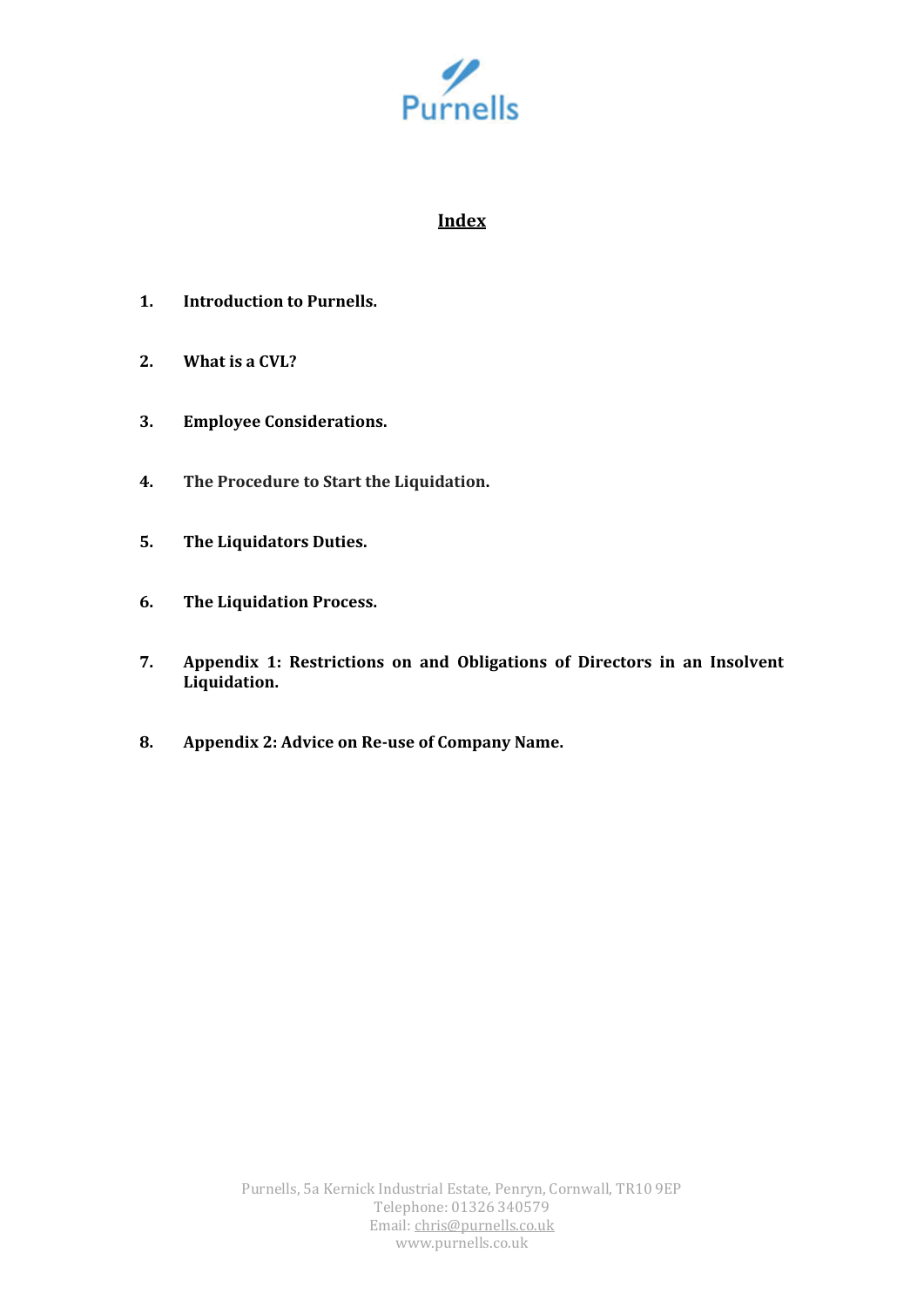

# **Introduction to Purnells**

Welcome to **Purnells'** guide to Creditors Voluntary Liquidations.

We are a firm of Licensed Insolvency Practitioners not Accountants and therefore can give you and your Company the professional advice you require.



With two qualified Licensed Insolvency Practitioners and twelve offices we provide **FREE advice throughout the UK**.

As insolvency practitioners we also specialise in interpreting the legislation set out in The Insolvency Act 1986, The Insolvency (England and Wales) Rules 2016 and related case law to provide insolvency help and advice to our clients.

Our initial meetings are free and we always provide a letter of advice to our clients without charge, so they can always rely on what we have said in writing.

Wherever you are in the UK one of our qualified licensed insolvency practitioners can provide you with fast, free and confidential insolvency advice over the telephone or in person. We will explain in clear and plain English all of the insolvency options open to you to enable you to make an informed decision as to which option you wish to follow.

Our aim is to provide **identifiable, measurable and financial benefits** by providing clear insolvency advice to you and your limited company.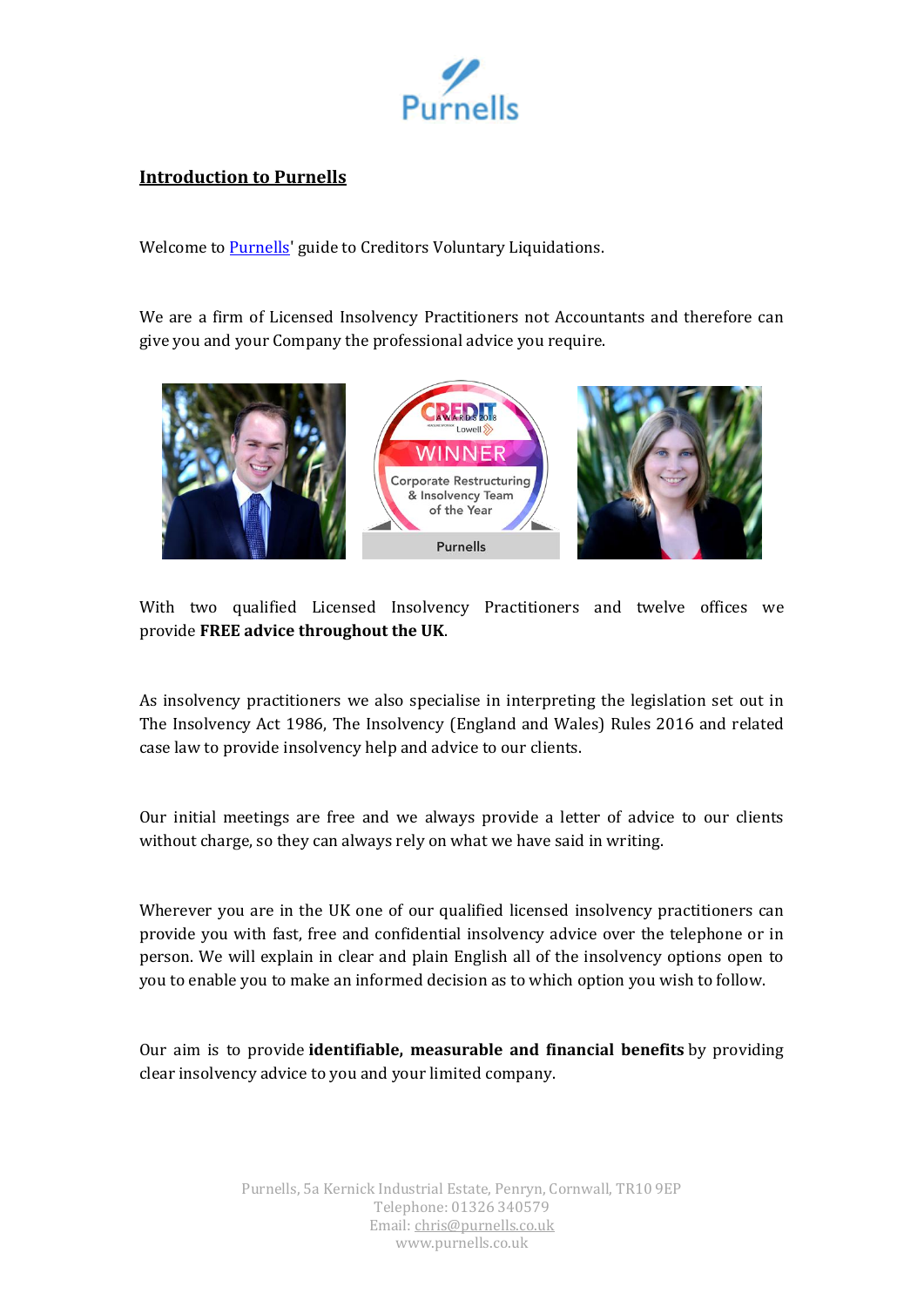

# **What is a Creditors Voluntary Liquidation?**



A [Creditors Voluntary Liquidation](https://www.purnells.co.uk/limited-company/creditors-voluntary-liquidations/what-is-a-Creditors-Voluntary-Liquidation) or "CVL" is a liquidation where the directors "voluntarily" arrange to place their company into liquidation as opposed to having their company "compulsorily" wound up by the Court.

After taking advice you would instruct a private sector insolvency practitioner to work with you to place your company into Creditors Voluntary Liquidation.

A Creditors Voluntary Liquidation is the most common form of liquidation and a planned CVL of your company can, perhaps surprisingly, realise huge financial benefits, some of which are listed below.

A short factual review with an Insolvency Practitioner prior to taking the decision to place your limited company into liquidation provides you as a director with a planning opportunity and could both improve the position for creditors and enable you to formulate a strategy for a new or similar business venture going forward. That plan might include some or all of the following:

- A re-start company (if required),
- Reducing staff numbers,
- A company restructure which eliminates the existing debt burden of VAT, PAYE, Corporation Tax, trade creditors etc,
- Closing unprofitable units,
- Leaving behind burdensome property leases,
- Leaving behind costly hire purchase, lease purchase, leasing, rental or contract hire agreements, or
- Terminating unprofitable contracts.

More information on the difference between a solvent and insolvent liquidation can be found at [www.creditorinsolvencyguide.co.uk](http://www.creditorinsolvencyguide.co.uk/)

Also please feel free to visit our [What is a Creditors Voluntary Liquidation or CVL?](https://www.purnells.co.uk/limited-company/creditors-voluntary-liquidations/what-is-a-Creditors-Voluntary-Liquidation) page on our main website for more information.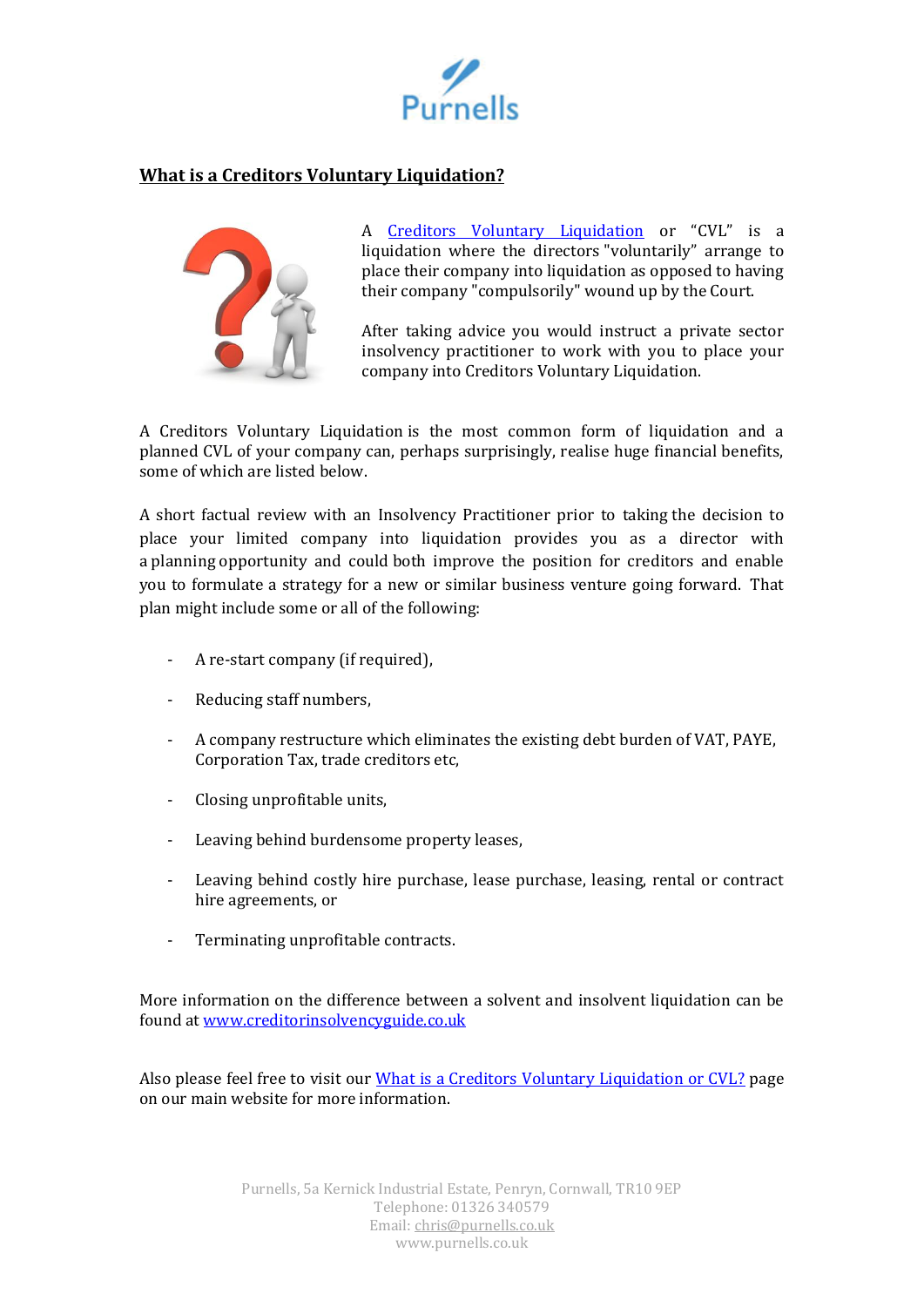

# **Employee Considerations**

### **Consultation**

If employees are being made redundant then they are entitled to a consultation with their employer. This involves speaking to them about:

- Why they are being made redundant, and
- any alternatives to redundancy.

If by liquidating your company you will be making up to 19 redundancies, there are no rules about how you should carry out the consultation. If you will be making 20 or more redundancies at the same time however, then the collective redundancy rules will apply.

Your employees can make a claim to an [employment](https://www.gov.uk/employment-tribunals) tribunal if you do not properly consult, for example if the period of consultation starts late, or you do not consult at all.



#### **Length of Consultation**

There is no time limit for how long the period of consultation should be, but the minimum is:

- 20 to 99 redundancies the consultation must start at least 30 days before any dismissals take effect.
- 100 or more redundancies the consultation must start at least 45 days before any dismissals take effect.

#### **Collective Redundancy Rules**

If you are making 20 or more [employees](https://www.gov.uk/employment-status/employee) redundant at the same time, the consultation should take place between you and an employee representative ("rep").

This will either be:

- A trade union rep (if your employees are represented by a trade union), or
- An elected employee rep (if your employees are not represented by a trade union, or you do not recognise the trade union).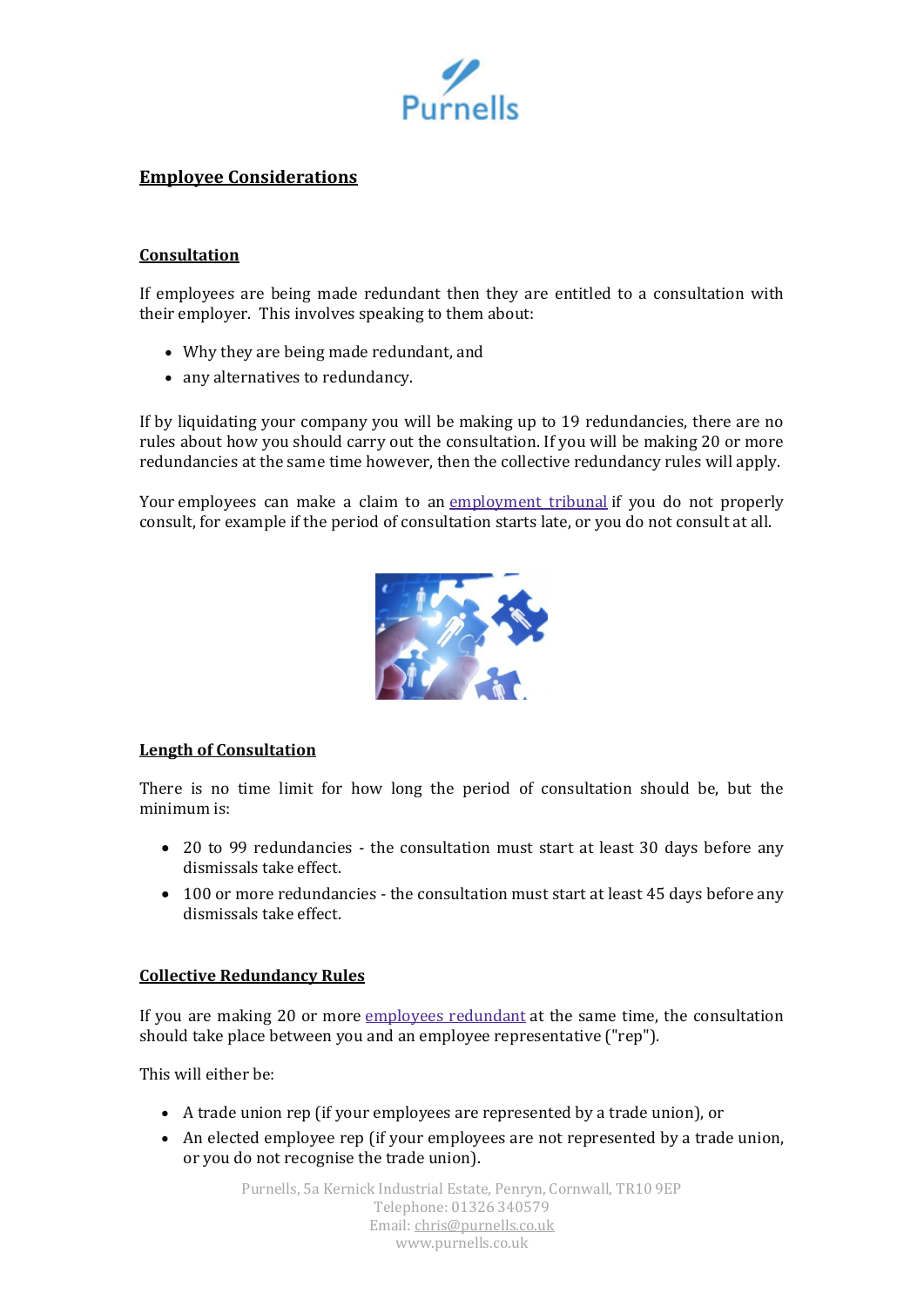

### **Electing Employee Reps**

If you have employees that will be affected by the proposed redundancies they can:

- Stand for election as an employee rep.
- Vote for other reps.



# **Collective Consultations Must Cover:**

- Ways to avoid redundancies.
- The reasons for redundancies.
- How to keep the number of dismissals to a minimum.
- How to limit the effects for employees involved, for example by offering retraining.

You must also meet certain legal requirements for collective consultations, as follows:

# **Redundancy Consultations**

If you do not consult employees in a redundancy situation, any redundancies you make will almost certainly be unfair and you could be taken to an employment tribunal.

You must follow 'collective consultation' rules if you are making 20 or more employees redundant within any 90-day period at a single establishment.

There are no set rules to follow if there are fewer than 20 redundancies planned, but it is good practice to fully consult employees and their representatives. An employment tribunal could decide that you have dismissed your staff unfairly if you do not.

Consultation does not have to end in agreement, but it must be carried out with a view to reaching it, including ways of avoiding or reducing the redundancies.

#### **Collective Consultation**

Follow these steps: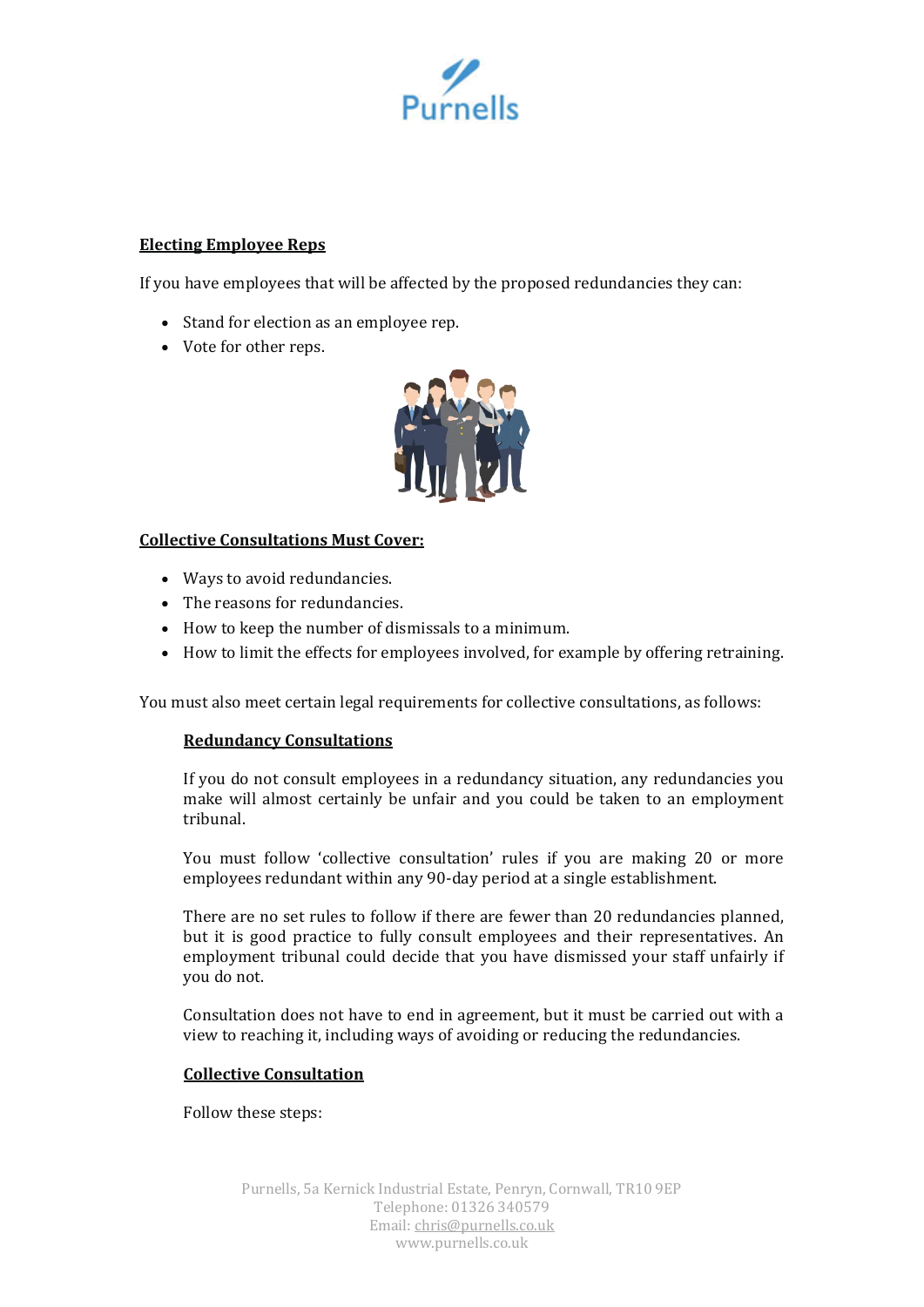

- 1. You must notify the Redundancy Payments Service ("RPS") before a consultation starts. The deadline depends on the number of proposed redundancies.
- 2. Consult with trade union representatives or elected employee representatives - or with staff directly if there are none.
- 3. Provide information to representatives or staff about the planned redundancies, giving representatives or staff enough time to consider them.
- 4. Respond to any requests for further information.
- 5. Give any affected staff termination notices showing the agreed leaving date.
- 6. Issue redundancy notices once the consultation is complete.

#### **Notification**

Notify RPS by filling in form [HR1.](https://www.gov.uk/government/publications/redundancy-payments-form-hr1-advance-notification-of-redundancies) Instructions on where to send it are on the form.

The deadline for notifying RPS depends on the number of proposed redundancies.

| <b>Number of proposed</b><br>redundancies | When notification to RPS must<br>be given |
|-------------------------------------------|-------------------------------------------|
| $20 \text{ to } 99$                       | 30 days before the first<br>redundancy    |
| 100 or more                               | 45 days before the first<br>redundancy    |

#### **You can be fined an unlimited amount if you do not notify RPS.**

#### **Consultation**

There is no time limit on how long consultations last, but there is a minimum period before you can dismiss any employees.

| <b>Number of proposed</b><br>redundancies | consultation<br>Minimum<br>period<br>before dismissal |
|-------------------------------------------|-------------------------------------------------------|
| 20 to 99                                  | 30 days                                               |
| 100 or more                               | 45 days                                               |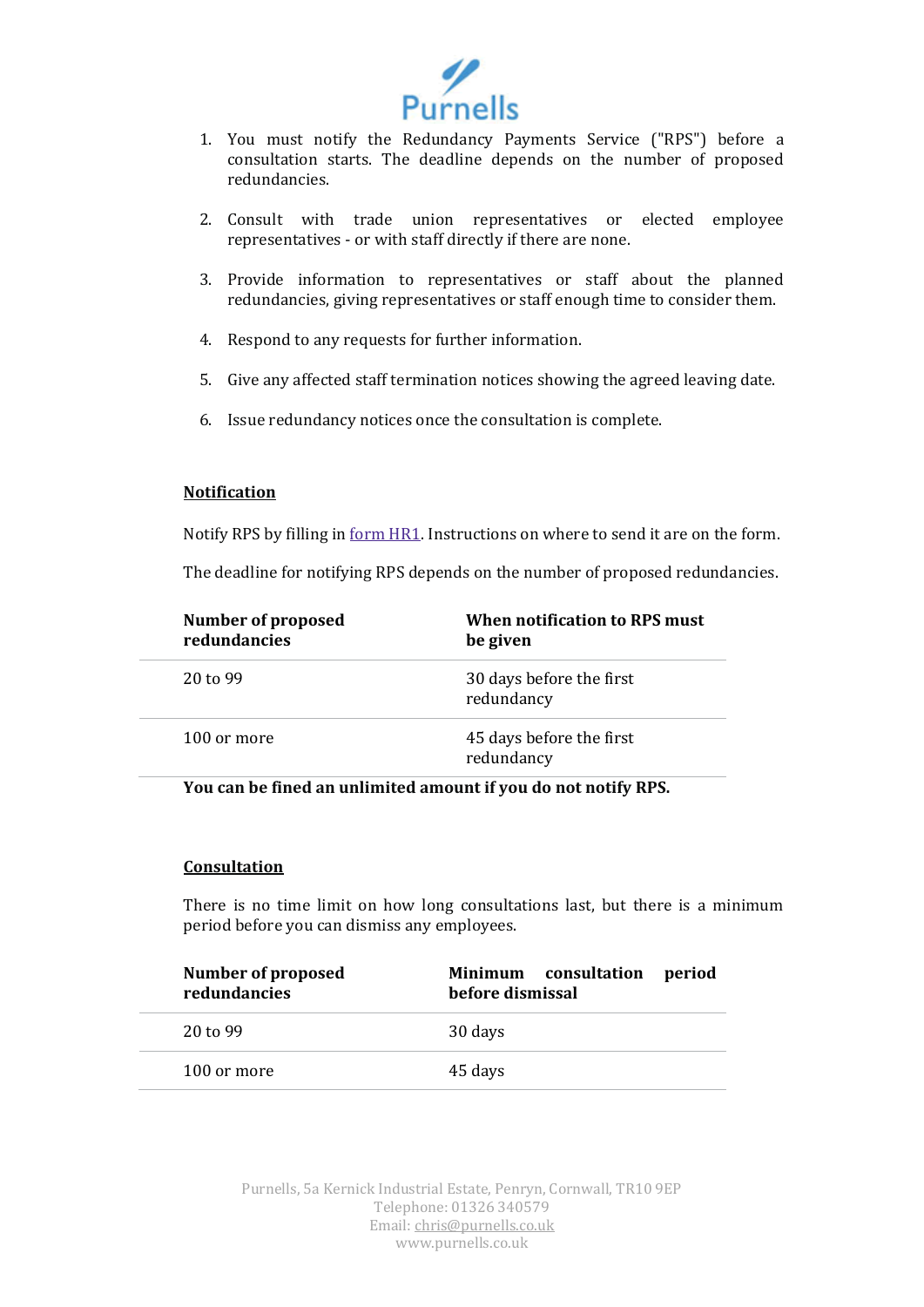

# **Information you Must Provide to Representatives or Staff**

You must provide written details of:

- The reasons for redundancies.
- The numbers and categories of employees involved.
- The numbers of employees in each category.
- How you plan to select employees for redundancy.
- How you will carry out redundancies.
- How you will work out [redundancy](https://www.gov.uk/staff-redundant/redundancy-pay) payments.

### **Fixed-term Contract Employees**

You do not have to include any persons employed under a fixed-term contract in collective consultation, except if you are ending their contract early because of redundancy.



If you are in any doubt as to whether the collective redundancy rules apply to you and your company or you have any queries or concerns as regards the consultation process, you should seek independent advice from a solicitor who specialises in insolvency and/or employment law.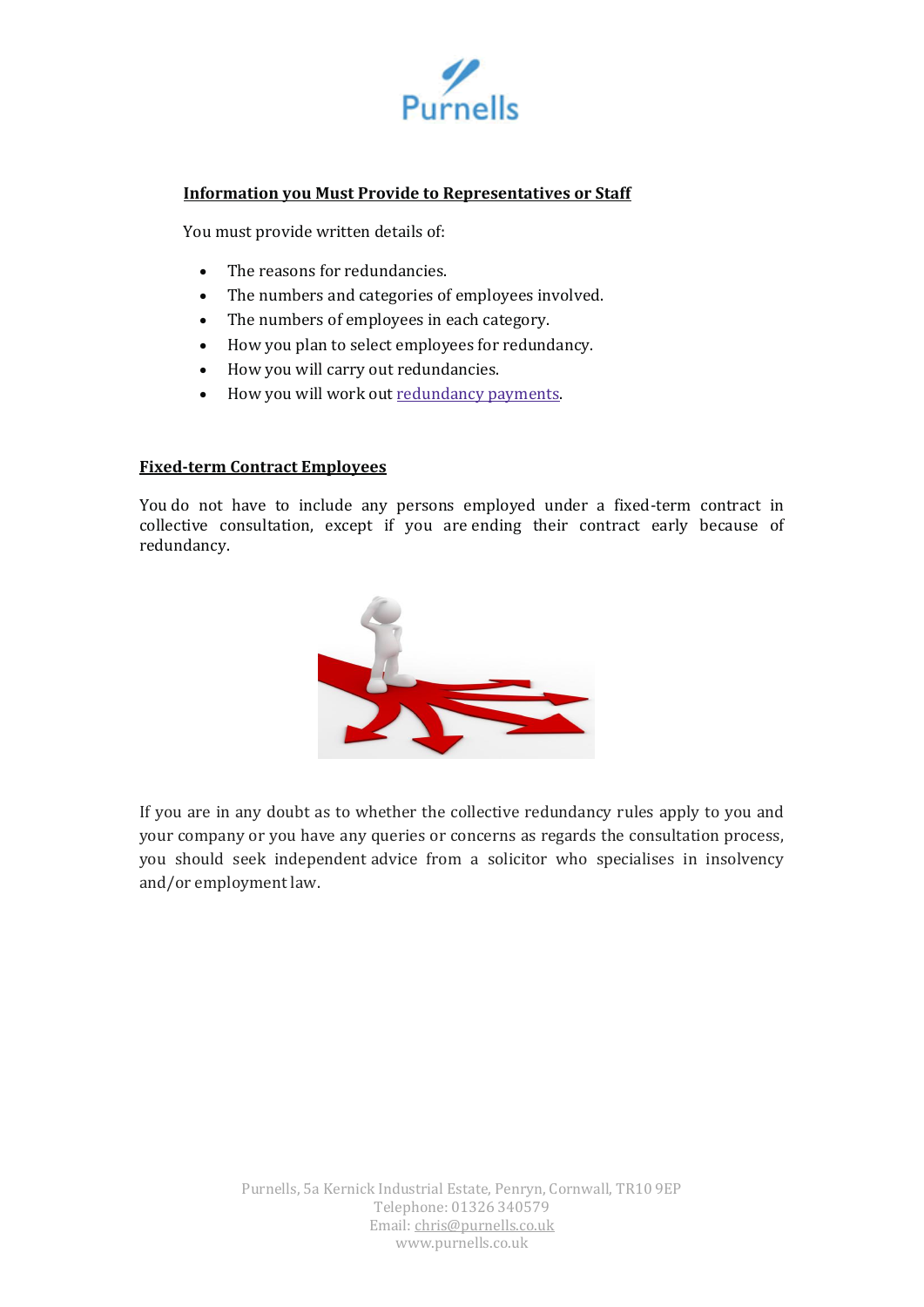

# **The Procedure to Start the Liquidation**

Following your initial meeting with one of our Licensed Insolvency Practitioners and if it has been determined that a CVL might be the most appropriate route for your company to go down you will receive a letter of advice which has, as an attachment, a "shopping list" of information that would have to be gathered together and made available to Purnells to enable us to proceed.

Once the required information is to hand we will contact you to agree a date and time at which a meeting of directors could be held. The purpose of that meeting is to resolve that a meeting of shareholders should be called to consider a resolution to wind up the company and appoint a liquidator and a decision procedure for creditors should also be requisitioned to confirm the liquidators' appointment.

The Chairman of the directors meeting must sign the necessary Notices to enable the shareholders meeting to be called and the decision procedure for creditors to be requisitioned and if you instruct Purnells to assist you with the liquidation we will call the directors meeting for you and also prepare the necessary Notices for signature to include letters to the Company's bankers, employees and creditors so as to ensure that all interested parties are notified of the company's intentions going forward.

It used to be the case that Notice of the proposed winding up had to be advertised in two local newspapers. That requirement has since been dispensed with however unless the nominated Liquidator, having regard to the circumstances of a particular case, has cause to believe that it would be of particular benefit or merit for the proposed winding up to advertised locally.

The minimum time that can elapse between a director signing the appropriate Notices and the meeting of shareholders and decision procedure for creditors being held is three business days, subject to bank holidays. It is considered best practice however to provide two clear days for posting and in reality the shareholders meeting and decision procedure for creditors usually takes place circa 18 days after the date the Notices were signed. This means that within 18 days of signing the appropriate Notices your Company could be in liquidation and from receipt of Purnells letter in that regard the creditor pressure you may well have been experiencing will now be directed at our office.

There are several decision procedures that can be used for creditors to consider the liquidators appointment but the ones used most often are:

- a) A virtual meeting, which is essentially just a conference call, or
- b) Deemed Consent.

Deemed Consent can best be illustrated with an example. Let us assume that the shareholders' meeting is scheduled to take place on 10 January at 4.00pm; it is at that meeting that the shareholders will resolve to place the Company into liquidation and appoint their own choice of Liquidator.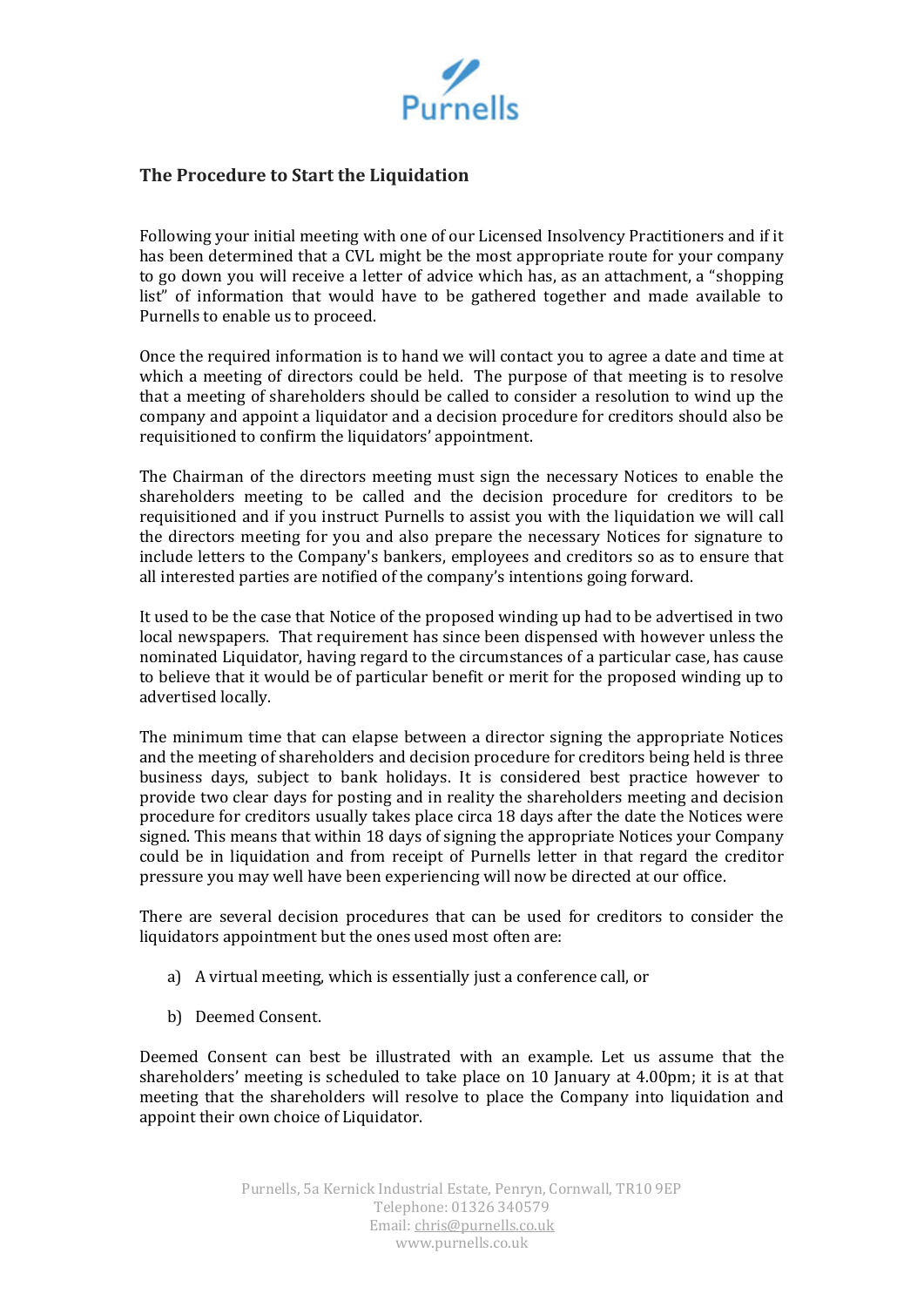

Provided that no objections are received to the Liquidators' appointment by 11.59pm that same day, then the Liquidator's appointment is ratified by the "deemed consent" of creditors.

In order to successfully object to the Liquidators appointment the required thresholds must be met ie. either 10 creditors in total, 10% in number or 10% in value must object by the 11.59pm deadline to stop the Deemed Consent procedure from continuing.

If the required thresholds are met then the Deemed Consent procedure will come to an end and a physical meeting of creditors will have to be called to agree the appointment of a Liquidator. Accordingly and in these circumstances, it is now quite rare for a physical meeting of creditors to take place in a Creditors Voluntary Liquidation. Indeed, Directors and Insolvency Practitioners are not permitted to hold a physical creditors meeting anymore unless one is formally requested by creditors. This change was introduced by The Insolvency (England and Wales) Rules 2016.



Ahead of the day of Liquidation Purnells would prepare all of the necessary forms, agenda, Statutory Statement of Affairs and a "Pack" of documents to be presented to the creditors via an online portal. This pack will include:

- 1. A summary of the directors' statement of affairs, which has been verified by a statement of truth.
- 2. Details are provided of any prior involvement with the company or its directors of the proposed liquidator(s).
- 3. Confirmation is given of the venue and date of the shareholders meeting and the date notice of the shareholders meeting was dispatched.
- 4. Information is provided as to what resolutions were passed at the shareholders meeting.
- 5. The dates on which the directors signed notices to convene the decision procedure and the date those notices were sent out to all creditors are noted.
- 6. Any costs paid by the company in connection with organising the decision procedure and the preparation of the Statement of Affairs are disclosed.
- 7. A brief report is given on the company's relevant trading history, including the director's reasons for failure.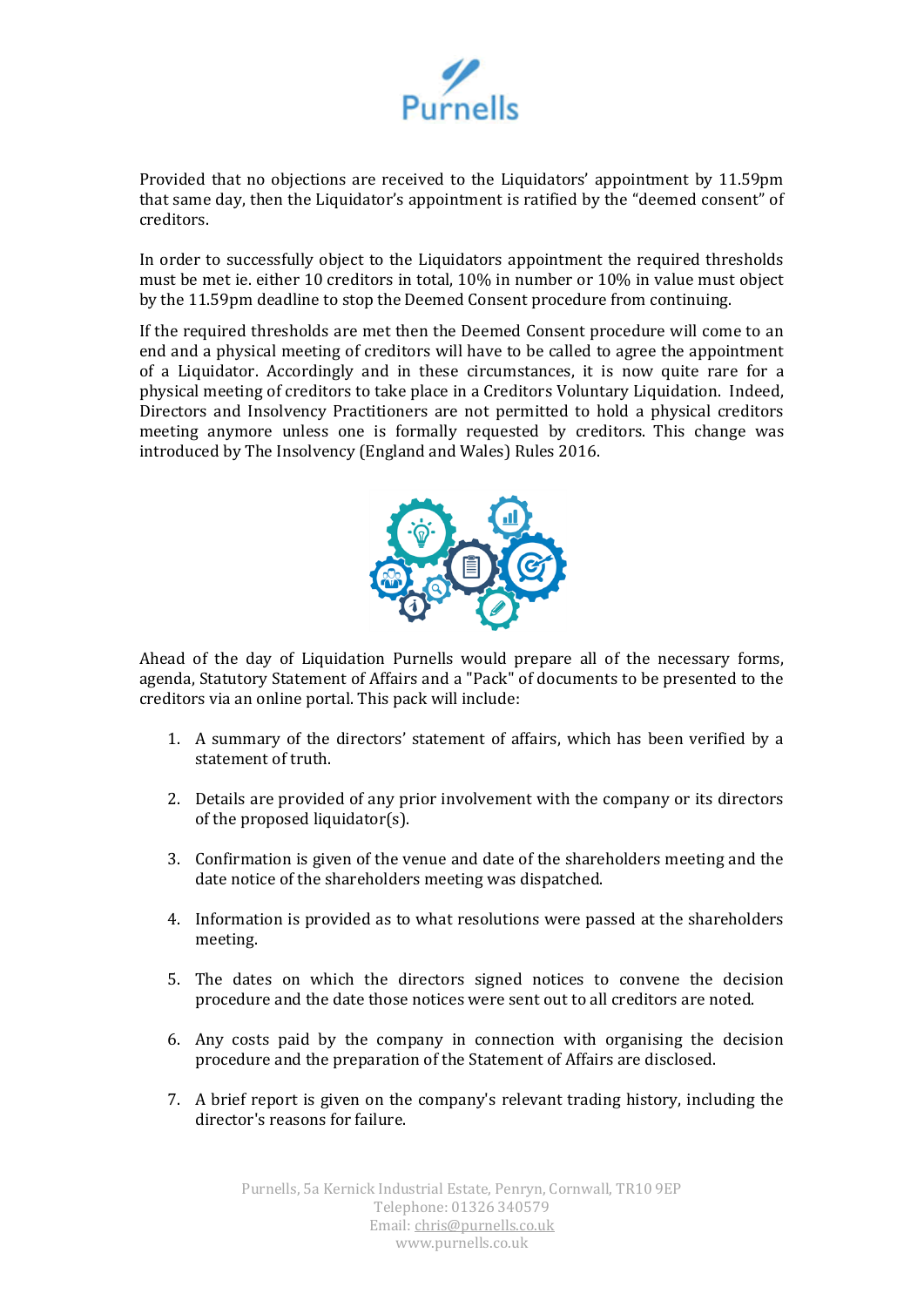

8. Extracts from any audited, unaudited or draft accounts that may have been produced for the previous 3 years together with a deficiency account.

At the meeting of shareholders the shareholders will nominate a liquidator of their choice. The liquidators' appointment must then be ratified by the creditors; alternatively the creditors may seek to appoint a different person or persons instead.

Whichever procedure is being used to ratify the Liquidators appointment, Purnells will carefully explain the procedure so that you are fully aware of the order of events for the day.

One of the Company's directors must be the Chairman of the meeting, if either a virtual or physical meeting is taking place but Purnells would do most of the talking by running through the agenda and providing an update on the insolvency of the Company.

Following the meeting of shareholders the Company is in liquidation and all of its affairs will be dealt with by the liquidators thus relieving the directors of their day to day responsibilities in respect of the Company. Any written enquiries or calls from creditors can then be referred to the Liquidators.

Further information on [How To Place A Limited Company Into Creditors Voluntary](https://www.purnells.co.uk/limited-company/creditors-voluntary-liquidations/procedure)  [Liquidation \(CVL\)](https://www.purnells.co.uk/limited-company/creditors-voluntary-liquidations/procedure) can also be found on our main website.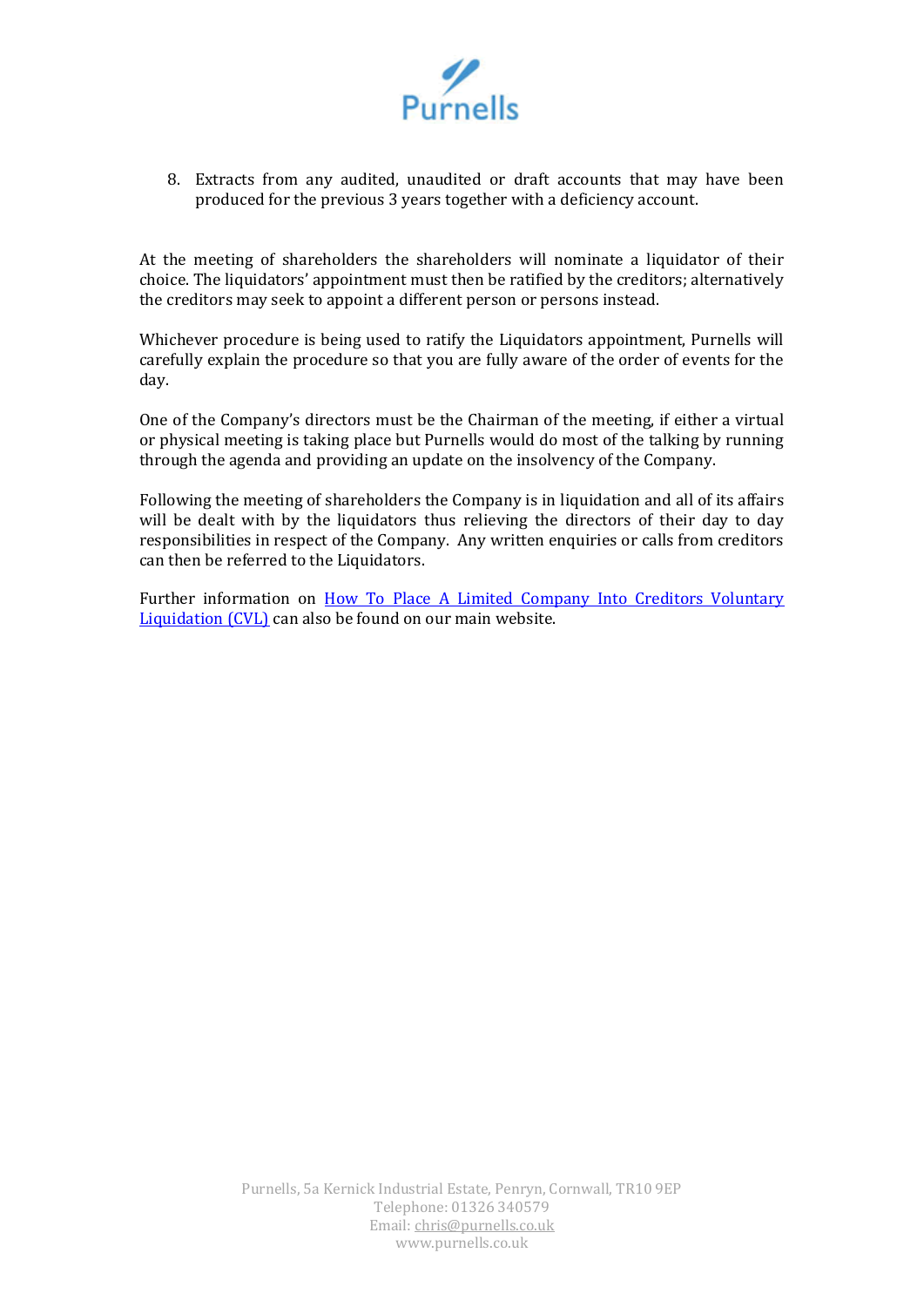

# **The Liquidator's Duties**

The Liquidator and where applicable his agents will:

- Deal with any employee rights as a consequence of redundancy.
- Realise all available assets, including goodwill, for the benefit of the liquidation.
- When it is anticipated that there may be a distribution to creditors, liaise with HM Revenue and Customs and other creditors to agree their claims.
- Make enquiries into the Company's trading history.
- Deal with all necessary post liquidation accounting matters, including VAT and taxation.
- Report to members and creditors on the process of the liquidation annually.
- Deal with all statutory and administrative matters, as necessary in the matter.
- Undertake an investigation into the financial affairs of the Company and report to the Insolvency Service as regards the conduct of all directors in the three years preceding liquidation within three months of his appointment in Accordance with Statement of Insolvency Practice No: 2 ("SIP 2"), effective from 06 April 2016.

To review SIP 2 please click **[here](https://www.purnells.co.uk/Media/95_Original_SIP-2_b95a47.pdf)**.

SIP 4 (Statement of Insolvency Practice No: 4), which had previously dealt with the Disqualification of Directors was withdrawn on 06 October 2016.

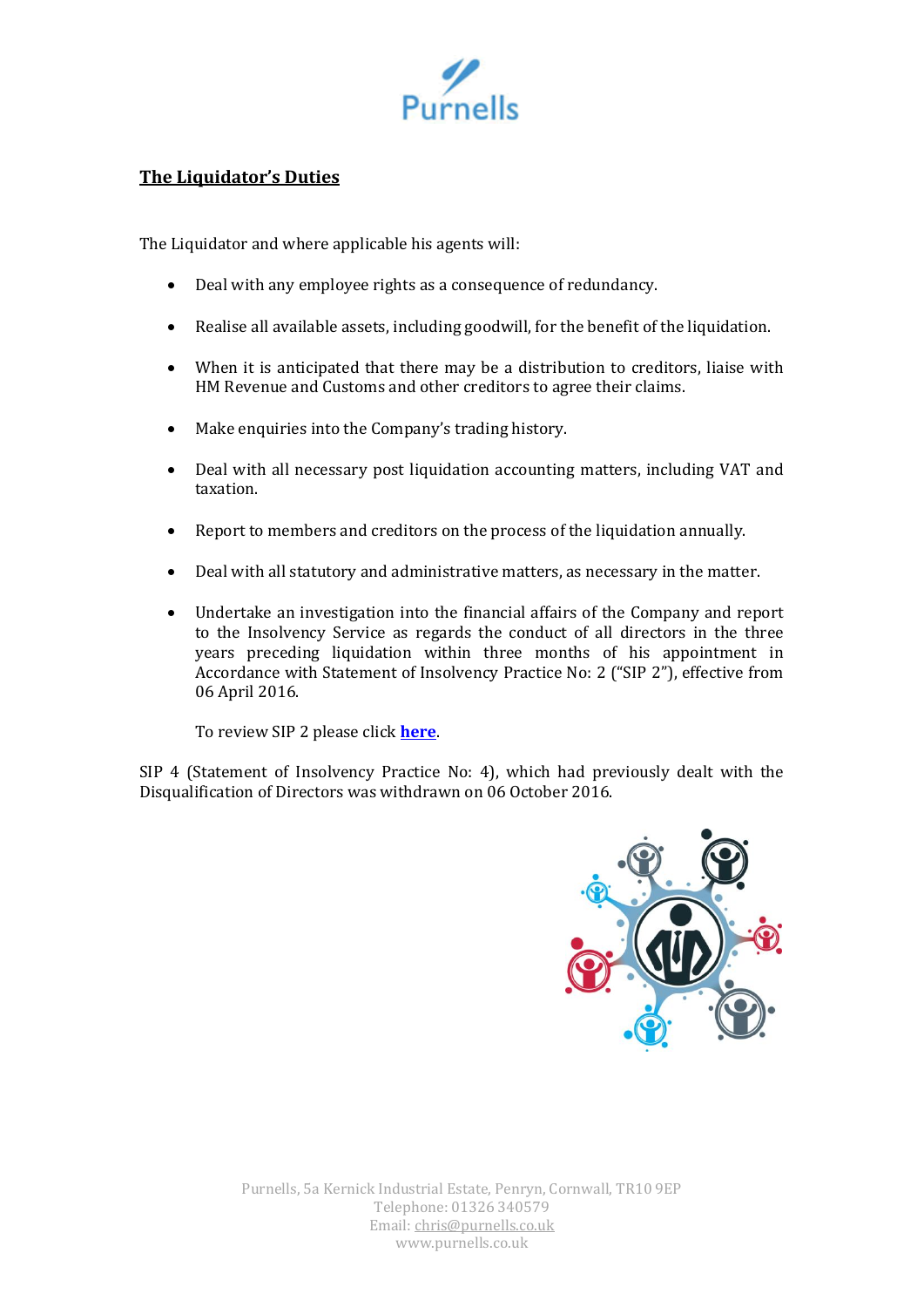

# **Effects of Liquidation**

### **General**

The appointment of a liquidator does not prevent a creditor from taking legal action against the company. Creditors may still pursue actions against a company in liquidation although this will most likely only lead to more unsecured claims in the liquidation, as creditors will be unable to enforce any judgments that may be obtained. The liquidator may also apply to court to stay any proceedings.

The liquidator is not bound by contracts entered into by the company prior to his appointment and may refuse to perform or formally disclaim any onerous or unprofitable contract entered into by the company prior to liquidation. The other party will then have a claim for breach of contract which will rank as unsecured within the liquidation.

The liquidator can cause the company to enter into new contracts, in which case the associated liabilities of the company would rank as an expense of the liquidation.

#### **Directorships**

Your powers as director will cease and a summary of restrictions and your ongoing obligations are attached at Appendix 1. In addition, you are no longer required to prepare the Company's annual confirmation statements or accounts.

#### **Co-Operation**

In accordance with Section 235 of The Insolvency Act 1986 (as amended) ("the Act"), those who are or have at any time been officers of the Company shall give to the officeholders, such information concerning the Company and its promotion, formation, business, dealings, affairs or property as the office-holders may at any time after the effective date reasonable require and attend on the office-holders at such times as the latter may require.

Specifically, you will be required to complete a director's questionnaire and deliver up all property and records in your possession immediately. The Liquidator may also need your advice in relation to any employee entitlements, pensions and debtor collections.

# **Employment and Pension**

If you received an income from the Company, you may be entitled to receive the balance of any arrears or pay, holiday pay, pay in lieu of notice and redundancy pay.

The claim is processed by the Redundancy Payments Service ("RPS") and the Liquidator has no discretion in their decision on your employment entitlement.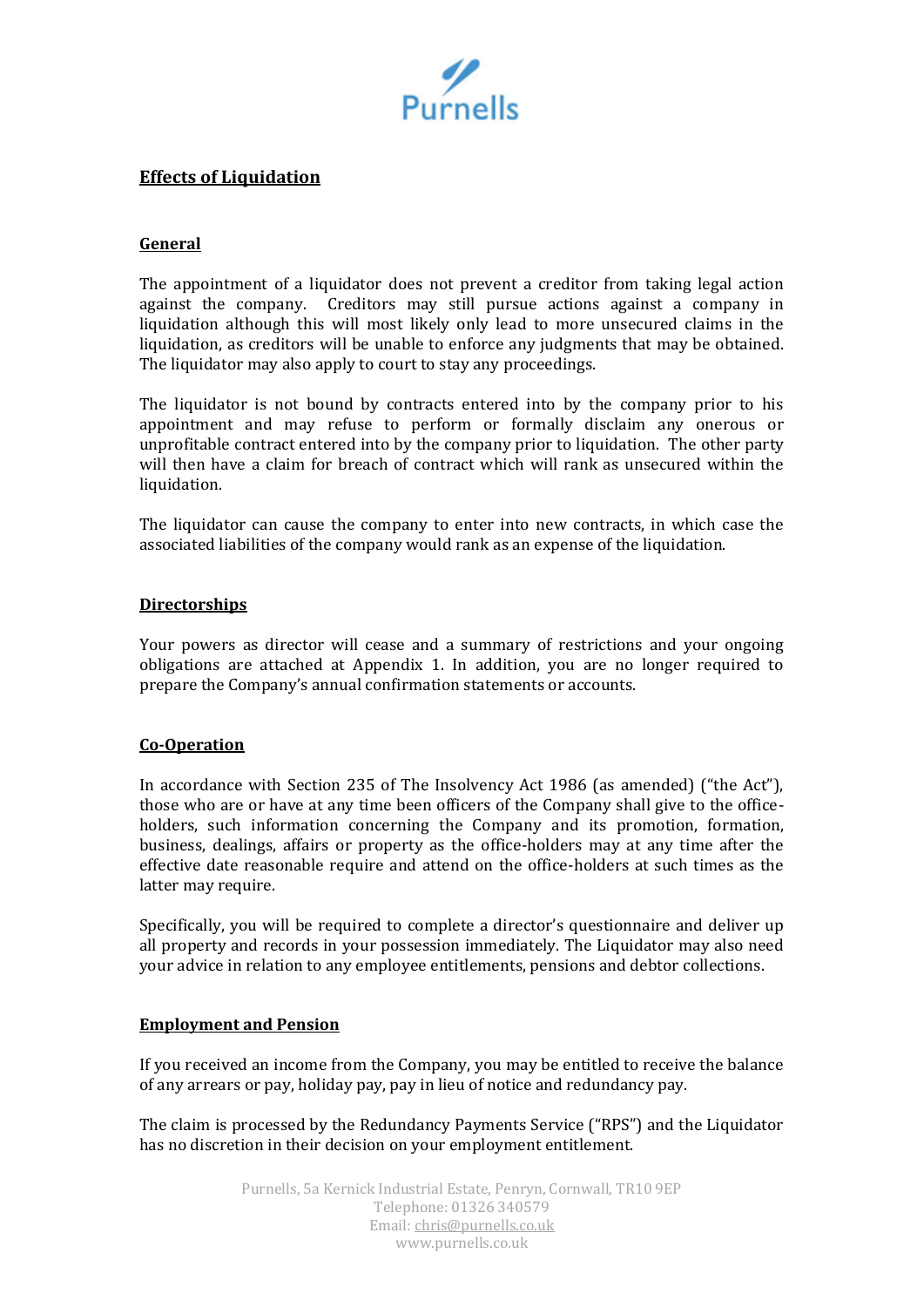

If you have not received information regarding your employment under separate cover and believe you should make a claim, you should contact the case handler as soon as possible, as failure to make a claim within six months of the date of liquidation may restrict your ability to receive a redundancy payment from the RPS.

### **Claims**

Unless you have formally relinquished any claim in full, you will need to submit details in writing of any monies you are owed by the company. This would include payments you have made to employees in relation to their entitlements from your own funds.

Monies owed to creditors, including those owed to directors, rank in priority to the members and you should formalise the position on any claim as soon as possible.

You will receive correspondence in relation to any claim of which the Liquidator is aware as a matter of course. If you have not received such documentation within 28 days of the date of liquidation and believe that you are owed money from the company, you should contact the case handler, as soon as possible to ensure that the Liquidator has appropriate details of any claim.

#### **Waiver of Claim**

If you wish to formally waive your right to claim in the Liquidation, you will not receive any further correspondence from the Liquidator in that respect. Any personal loss incurred in the surrender, or partial surrender of an entitlement to monies owed by the company should be brought to the attention of your financial advisor as it may be relevant to your personal tax affairs.

#### **Debts to the Company**

Conversely, if you owe the company any money, whether via a formal loan or overdrawn loan account, the Liquidator will write to you about your intentions to repay any such amounts.

#### **Guarantees**

If you have given a personal guarantee to a company creditor that is owed money at the date of liquidation, this guarantee will now crystallise and the creditor may seek an agreement from you in relation to your obligations under that guarantee.

This obligation would also relate to cross guarantees given on behalf of any connected companies in respect of which you may have a formal involvement.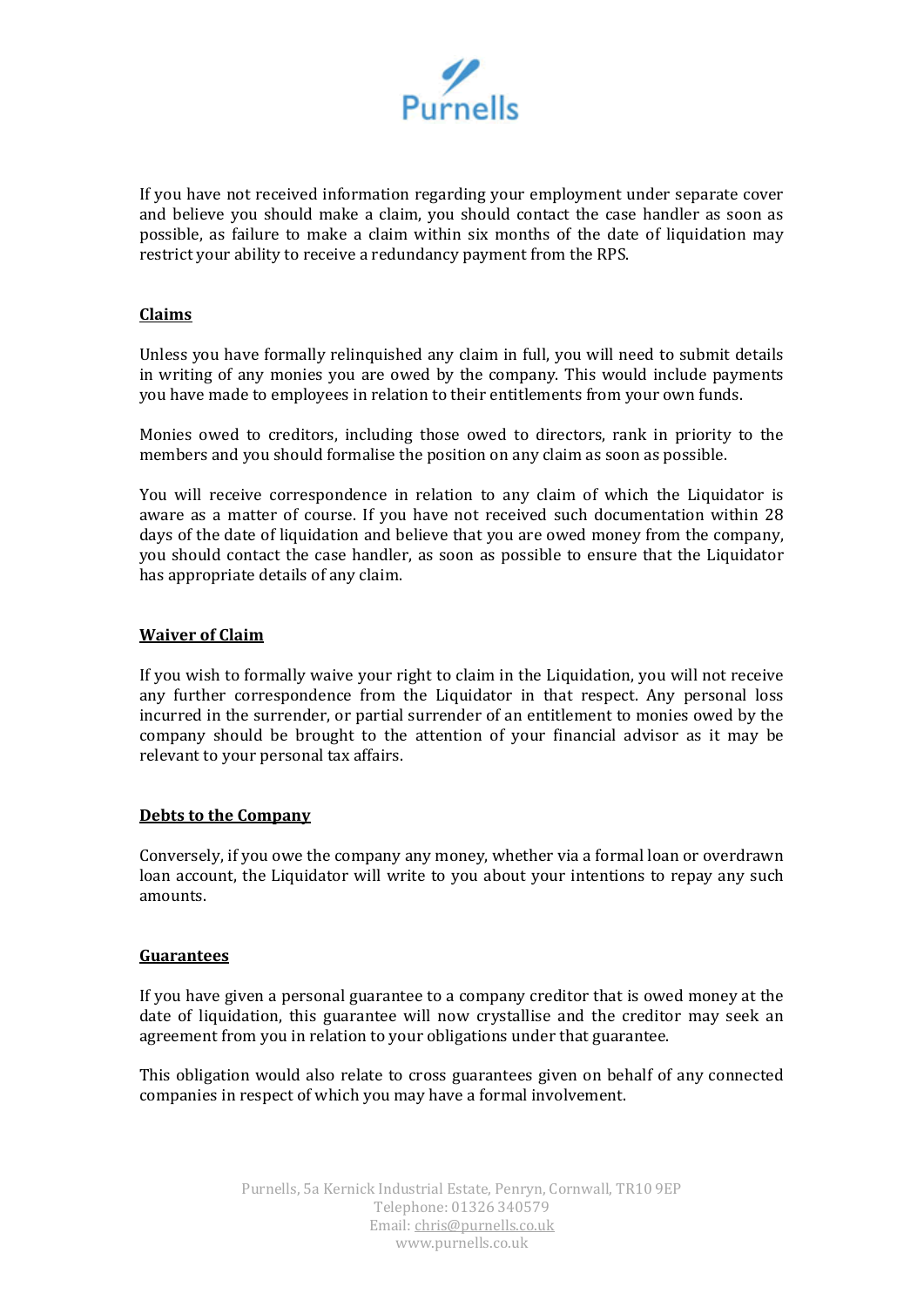

Whilst the Liquidator will not be able to give you specific advice in relation to any personal liabilities they may be able to advise you separately if they believe that no conflict of interest would exist in offering you such information.

#### **Assets of the Company Held by Directors [or Others]**

If any directors or others have the use of Company assets such as a Company credit or petrol card, vehicle, computer, tooling, or have keys to premises, these will have to be returned to the Liquidator as soon as possible. If it is not convenient to deliver those in person, you should contact the case handler to arrange collection or if possible, send them in the post using a recorded delivery service and retain evidence of postage.

Directors cannot receive money from debtors unless formally instructed by the Liquidator in writing, nor can they take assets in lieu of monies owed.

If the directors or any employees use a company vehicle, it may be possible to assign the associated finance agreement to them personally if desired, once it has been established whether there is any equity in the vehicle.

#### **Reuse of the Company's Trading Name**

Section 216 of the Insolvency Act 1986 (the "Act") imposes restrictions on directors and persons who have held that office, within one year prior to the commencement of the liquidation of the company, concerning the future use of the company's name and where applicable, it's trading name.

Any director of the company in the 12 months prior to liquidation may not be involved in the promotion, formation or management of a business whose registered name or trading name is so similar to the name(s) of the insolvency company to suggest an association with the insolvent company. This restriction lasts 5 years from the commencement of the liquidation and non-compliance will constitute a criminal offence as well as leaving you personally liable for debts of the new business.

A brief summary on the re-use of a company name to include details of the three statutory exemptions in the Rules are attached at Appendix 2.

Whilst the Liquidator cannot be involved in the process of making an application under the exemption Rules due to implications on conflict, he can forward the appropriate information to you.

You are prohibited from using the company name, or any name so similar that it can be associated with the company name and/or the client database unless you are satisfied that at least one of the three exemptions to the re-use of a company name applies to you.

More information on [CVL Phoenix Companies](https://www.purnells.co.uk/limited-company/creditors-voluntary-liquidations/phoenix-companies) can be found on our main website.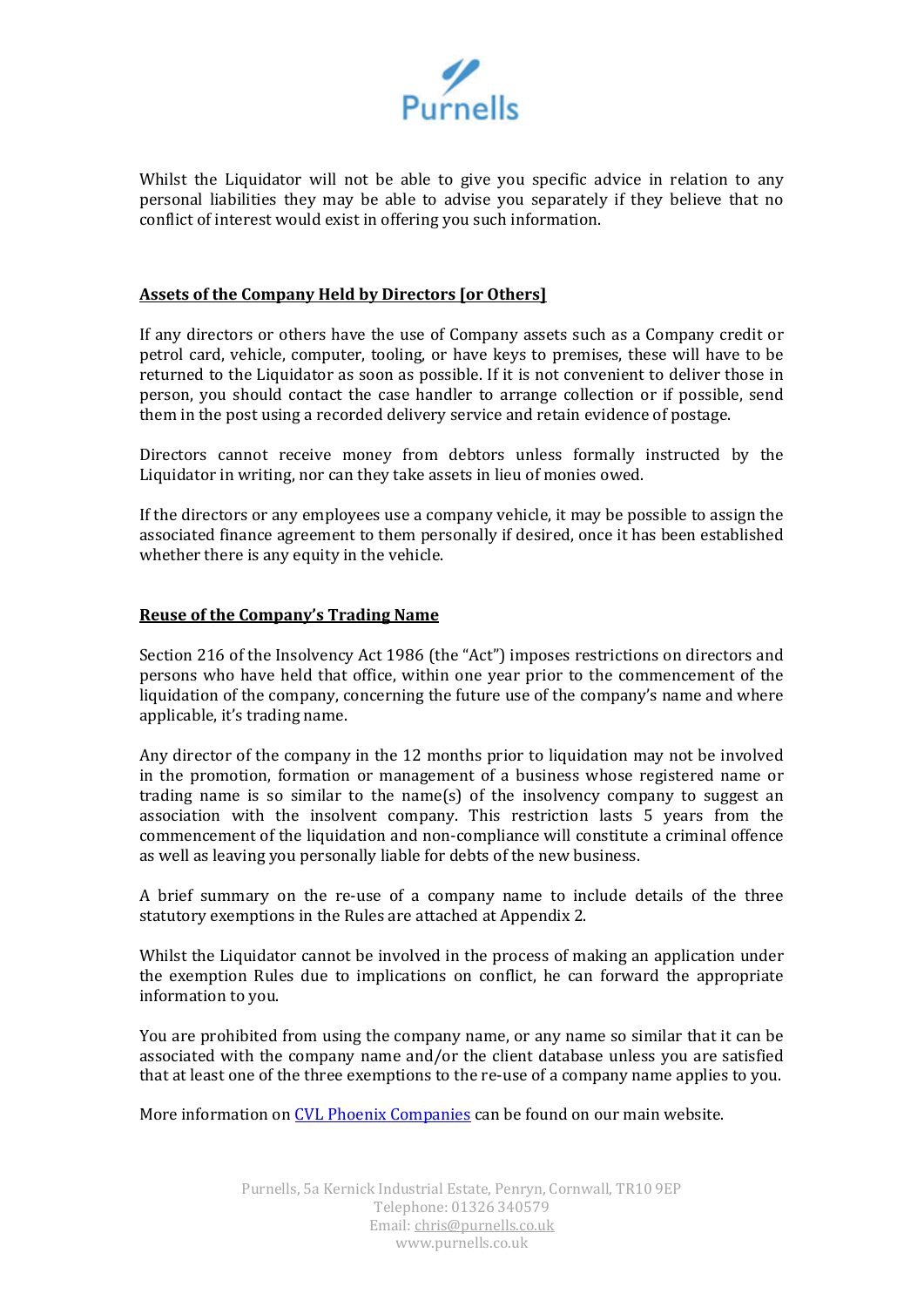

# **The Liquidation Process**

#### **Statutory Reporting**

The Liquidator is required to issue a formal report to members and creditors on either the formal case closure or annually should the case exceed a twelve-month period. There is no legal requirement to report to directors unless the Liquidator feels this is necessary or you are owed money as a creditor.

As a creditor, you can choose to opt out of receiving information regarding the liquidation, but this does not preclude correspondence in regard to your claim, a change in office holders' circumstances or dividend rights. You can opt back into receiving correspondence by giving notice in writing. In the event you are a creditor of the Company, further details concerning the opting out process will be provided under separate cover.

You can, of course, contact the Liquidator or the case handler if you wish to discuss any element of the liquidation going forward.

#### **Costs**

Costs are agreed in principle by the board at the outset. However, where applicable certain costs of the liquidation process are agreed by a formal resolution passed by the Company's creditors.



More information can be found via our **Liquidation Fee** [Guide](https://www.purnells.co.uk/limited-company/creditors-voluntary-liquidations/Liquidation-Creditors-Fee-Guide) on our main website.

#### **Ethical Issues and Complaints**

The Liquidator is required to advise that he is bound by the Insolvency Code of Ethics on all insolvency matters and must remain independent at all times. Purnells give high priority to client service and are keen to ensure that the quality of this is maintained.

If at any time you would like to discuss how the firm's service to you could be improved, or if you are dissatisfied with any element of the service you are receiving, please contact Chris Parkman as soon as possible so that he may discuss Purnells complaints policy with you.

We undertake to look into any complaint carefully and promptly and to do all we can to explain the position to you. If we do not answer your complaint to your satisfaction, you may, of course, take up the matter with the Insolvency Complaints Gateway, ("ICG"), via <https://www.gov.uk/complain-about-insolvency-practitioner> who will assess whether the matter needs referring to the respective licensing body for further investigation.

> Purnells, 5a Kernick Industrial Estate, Penryn, Cornwall, TR10 9EP Telephone: 01326 340579 Email: chris@purnells.co.uk www.purnells.co.uk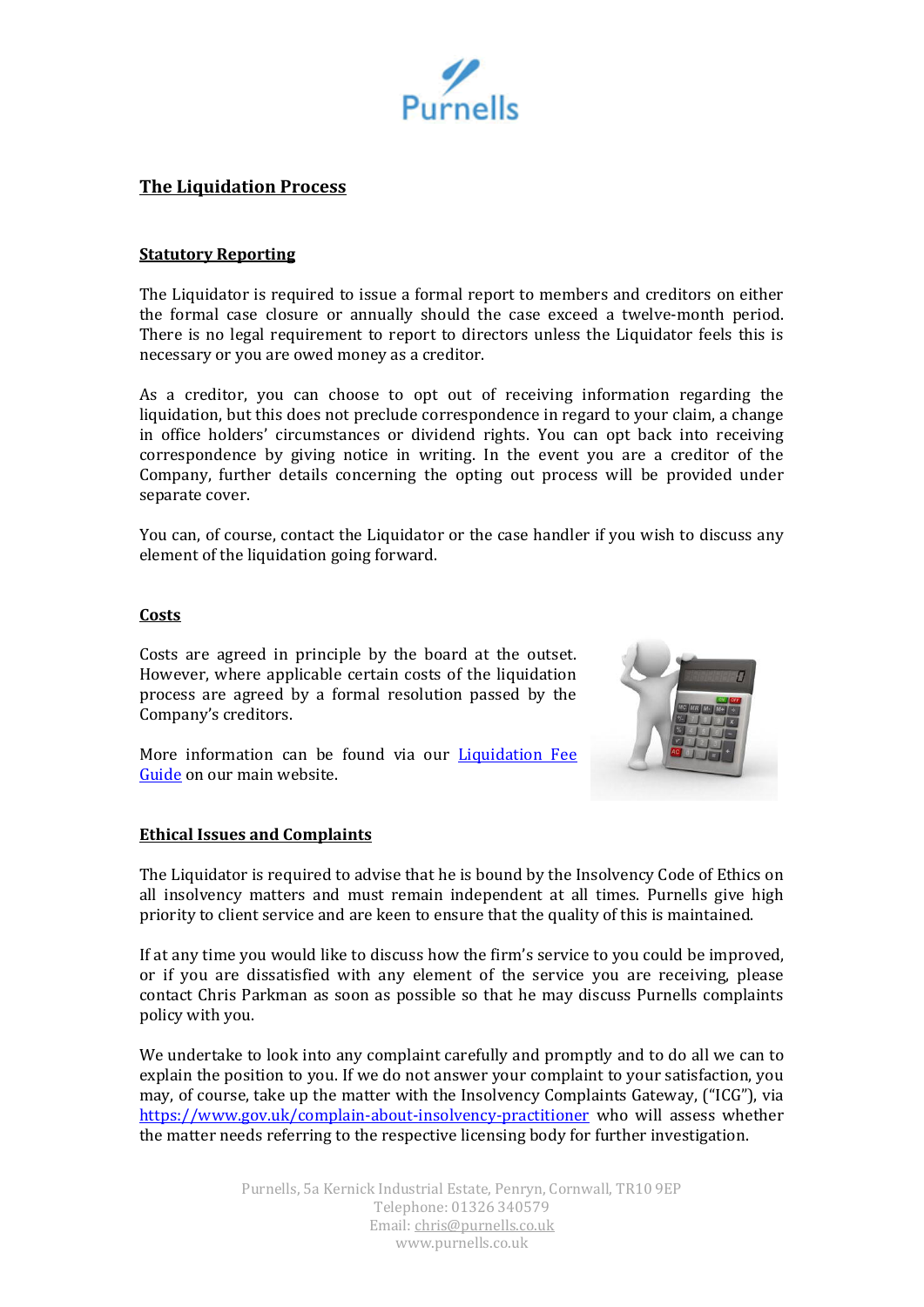

# **Appendix 1**

# **Restrictions on and Obligations of Directors in an Insolvent Liquidation**

### **Restrictions on the Directors**

- No sale, gift, transfer of assignment of an asset, including money in hand or cash bank.
- No future receipts should be paid into the Company's bank account, but returned to the Liquidator's office for the benefit of creditors.
- No misuse of Company patents or other intellectual property.
- No payments to creditors, suppliers (or any other party) that believe they are owed money by the Company, from Company funds.
- No creditor claiming retention of title to goods previously supplied by them should be permitted to remove any goods without firstly allowing the Liquidator an opportunity to establish that their claim is valid.
- No other creditor be permitted to receive goods previously supplied.
- No acceptance of goods in transit or future deliveries from the date of liquidation.
- No contracts to be entered into, or continued, under the name of the Company.
- No payments can be made to directors or employees in relation to the monies owed by the Company for arrears of wages and redundancy.
- No statements should be made to the press and media without prior consultation with the Liquidator. If appropriate, an agreed press statement will be released by the Liquidator.

# **Obligations to the Liquidator**

- To immediately deliver up all assets.
- To advise of any assets held by a third party.
- To deliver up all third party assets, especially any mobile phones, petrol cards, debit/credit cards, vehicles, computers, tooling or anything else belonging to the Company.
- To repay any loans or other monies owed to the Company.
- To immediately deliver up all Company books and records.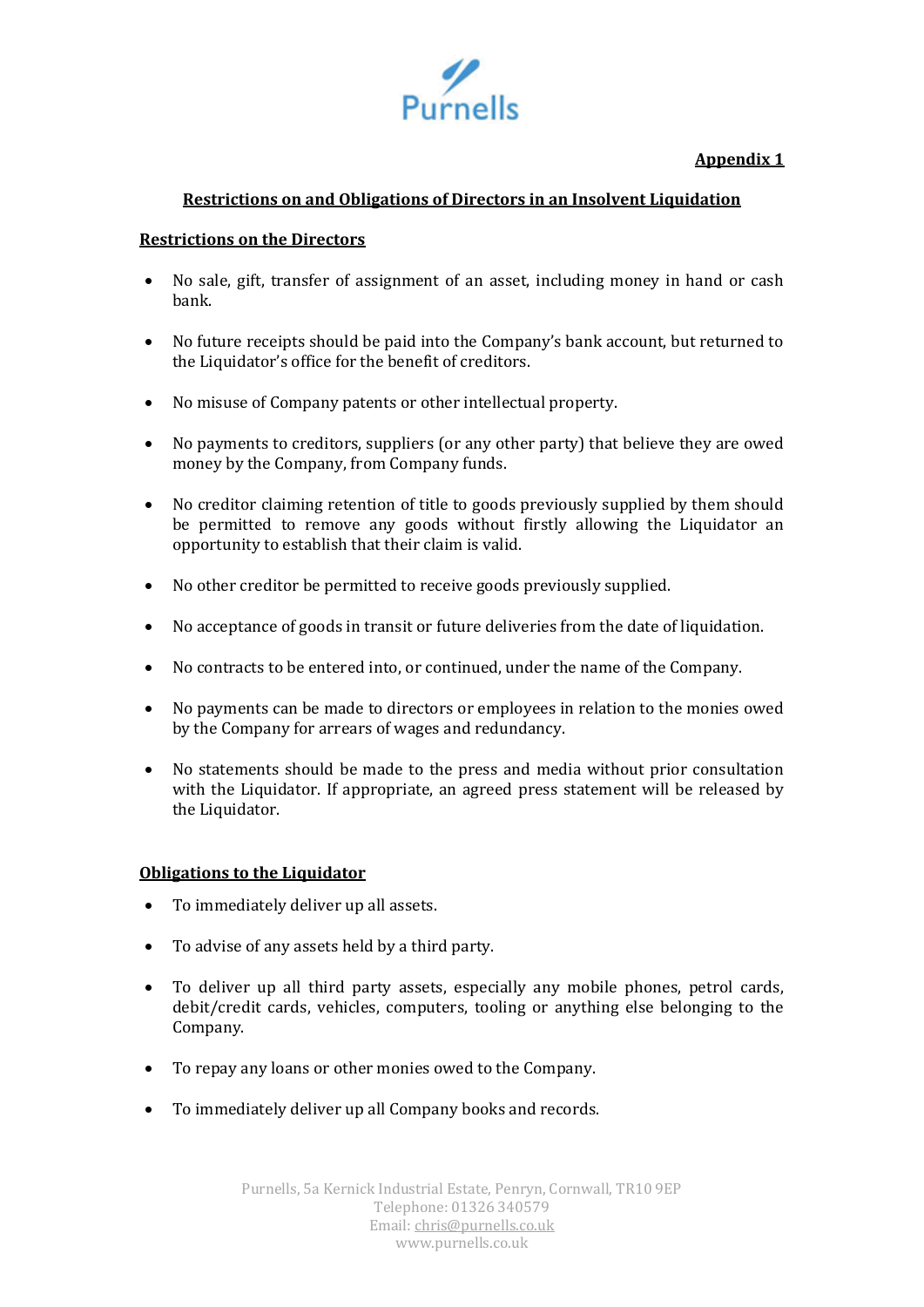

- To advise on the location of Company books and records held by a third party, including soft copies.
- To provide information in relation to asset realisations, as required.
- To provide information in relation to liabilities, as required.
- To provide information in relation to the Company employees and any pension schemes.
- To complete a Director's Questionnaire.
- To attend to the Liquidators' reasonable requests.
- To cooperate generally.

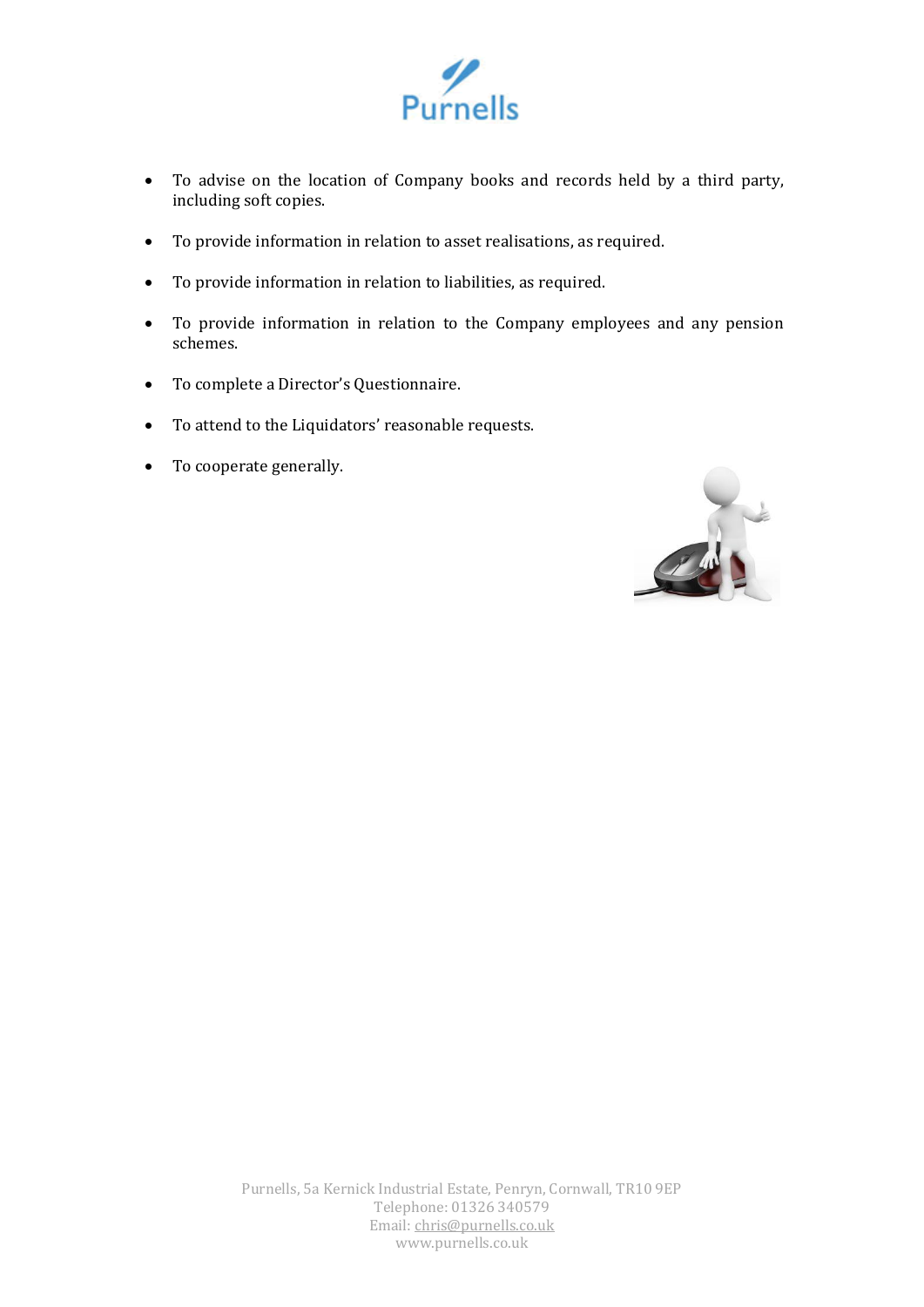

# **Appendix 2**

# **Advice on Re-use of Company Name**

As a consequence of insolvent liquidation, there are certain restrictions on using the Company name again that applies to all directors of the Company in the 12 months prior to liquidation.

There are three matters that need to be addressed, as follows:

# **1. Financial Matters**

The Company name is classed as goodwill.

Goodwill is an asset of the Company and should be paid for. The amount that should be paid depends on a number of factors, including what, if anything is detailed in the Company's financial accounts.

Wherever possible, the Liquidator will try to agree an amount which fairly reflects what should be paid for the goodwill.

### **2. Legal Restriction**

Any company name registered with the Registrar of Companies is unique and cannot be used again until the Company is dissolved. Dissolution occurs a short period after the liquidation process has been finalised.

If you already have or intend to set up a new company, or change the name of an existing company, you shall not be able to use the company name exactly as it is now.

#### **3. Trading Implications**

While you will have received information on the use of the company name by way of verbal confirmation at a meeting with the nominated liquidator and/or their staff, or as contained in previous correspondence, the general restrictions and exemptions can be summarised, as follows:

Setting up a company with a name by which the liquidated company was known at any time in the twelve months prior to liquidation, (or any name so similar as to suggest as association with that company) is a contravention of Section 216 of The Insolvency Act 1986. This breach makes the use of this name prohibited.

Exemptions to the breach are:

a) Where a company acquires the whole (or substantially the whole) of the business of an insolvent company, under arrangements made by the liquidator they can:

Purnells, 5a Kernick Industrial Estate, Penryn, Cornwall, TR10 9EP Telephone: 01326 340579 Email: chris@purnells.co.uk www.purnells.co.uk